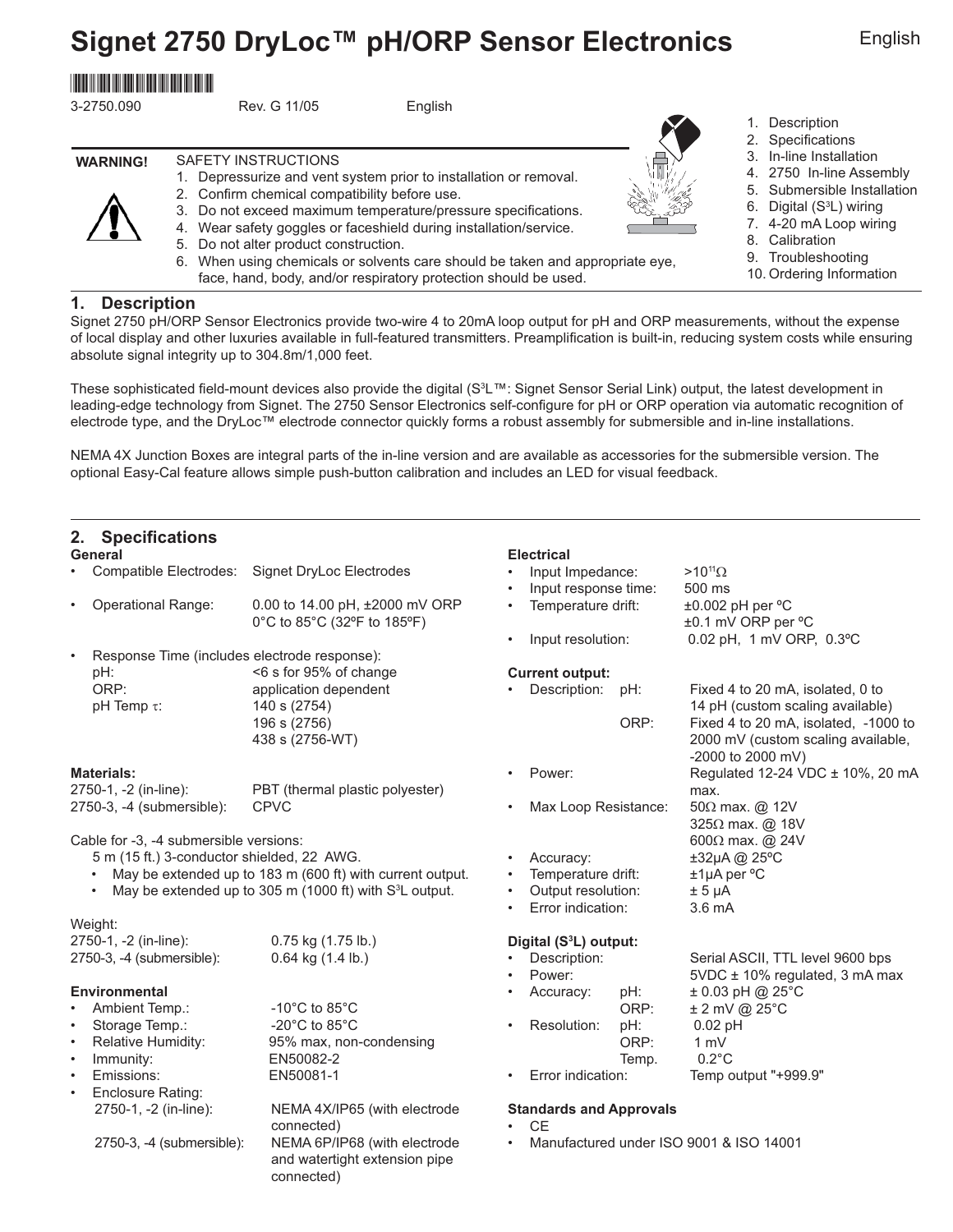# **3. In-line Dimensions**

- The 2750-1 in-line sensor (without Easy-Cal) is designed for applications where electrode calibration is facilitated by remote equipment.
- The 2750-2 In-Line sensor includes Easy-Cal.
- A Signet installation fitting (<sup>1</sup>/<sub>2</sub> in. to 4 in.) or a Signet pipe adapter is required to secure the electrode in the pipe.
- The Signet Measurement and Instrumentation catalog offers a complete selection of fittings.
- The 2750-3 and 2750-4 submersible sensor electronics are recommended for in-line applications using the 2764 series differential electrodes and the 2774 series Threaded DryLoc electrodes.
- 2764 and 2774 series electrodes thread directly into standard 1 in. or 3/4 in. NPT fittings.



### **Mounting position**

2754 and 2764 series electrodes must be mounted upright.

- Vertical (0°) position optimum
- Do not install within 30º of horizontal (Contact factory for horizontal or inverted installation requirements.)
- Recommended maximum flow rate 10 ft/s.
- Wet-tap electrodes and 2774 series electrodes have pressurized electrolyte chambers, enabling them to be mounted at any angle.



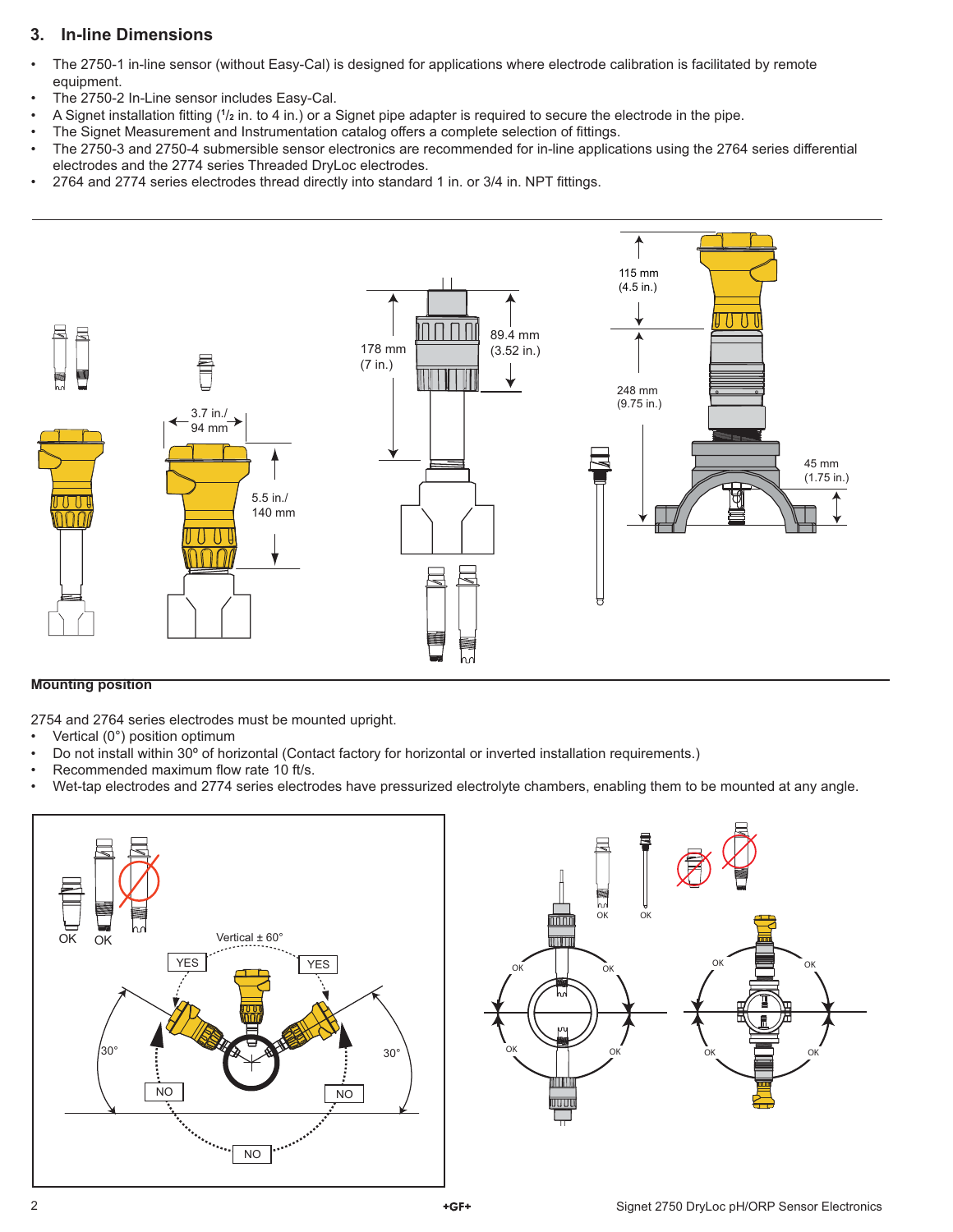# **4. 2750 In-line pH Sensor Assembly**

Note: This procedure applies to systems using standard 2754-2757 electrodes. If the 3719 pH/ORP Wet-Tap is used, refer to the 3719 manual for instructions.

**1.** Insert electrode into Signet installation fitting. Seat the electrode tabs into the alignment notches in the fitting.

**2.** Thread the in-line retaining cap onto fitting to secure the electrode into place. Hand-tighten the cap. DO NOT use any tools to avoid damaging the threads.

**3.** Unlock the ring on base of 2750 (The ring is unlocked when the lines on the ring and body of the 2750 are not aligned.)

Keep the electrical interconnection between electrode and sensor

electronics dry and clean at all times.

**Note:**

- **4.** Place 2750 onto top of electrode and turn until the assembly drops into position.
- **5.** Turn locking ring **<sup>1</sup>** /**4** turn to secure the 2750 assembly. (The ring is locked when the line on the ring and the line on the body of the 2750 are aligned.)



Retaining cap

# **In-Line Sensor and Electrode Removal**

- **To remove electronics assembly only:** Turn locking ring **<sup>1</sup>** /**4** turn; lift assembly straight up.
- **To remove electrode from the pipe:** Remove electronics assembly, then unthread retaining cap; pull electrode straight up.
- **To remove the complete 2750 system:** Hold locking ring in place. Unthread retaining cap and pull electrode straight up.



### **CAUTION!**

- Do not remove the electrode from a pressurized pipe.
- Wear appropriate protective clothing when working with chemicals in pressurized pipe.

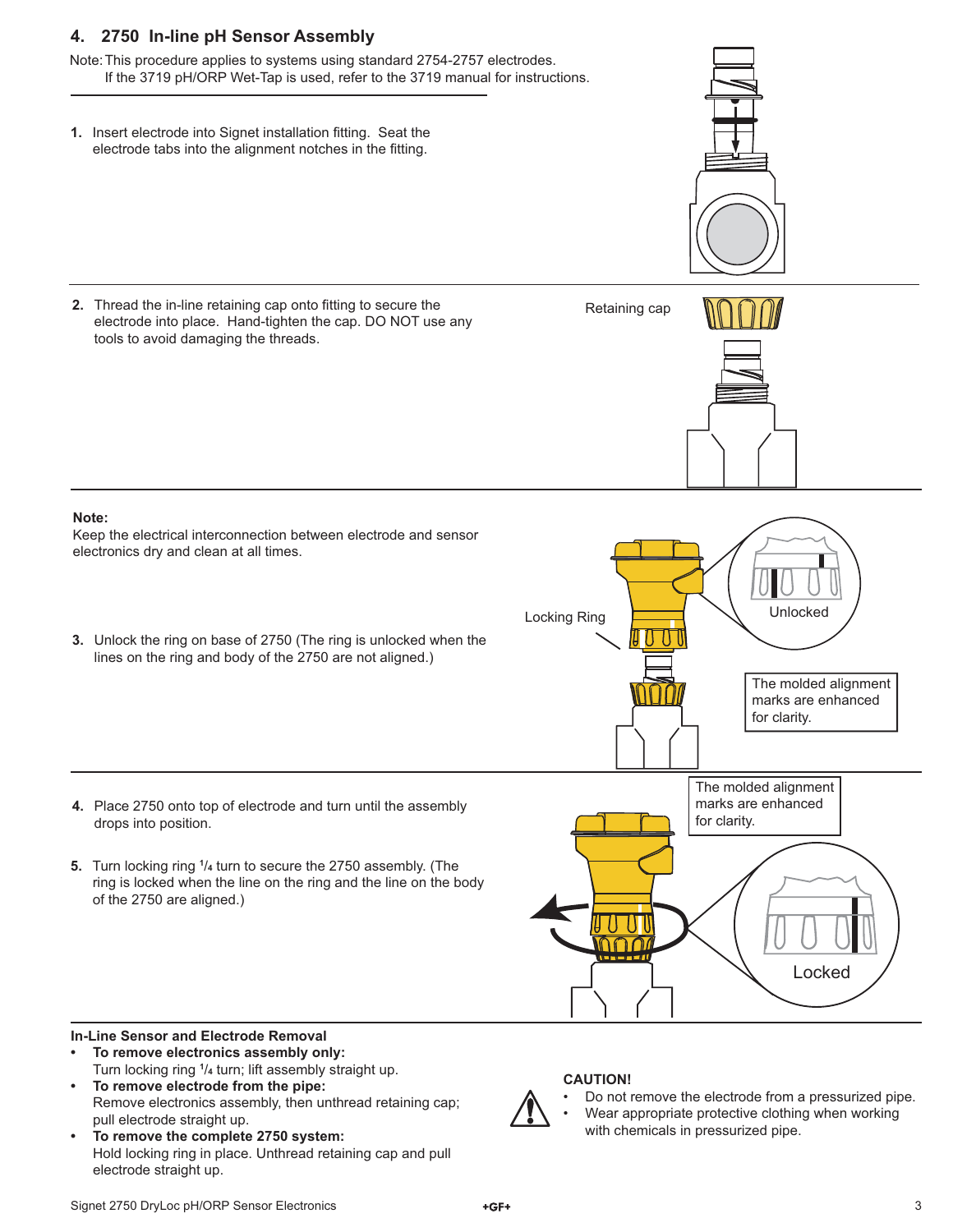## **5. 2750-3, -4 Submersible Sensor Assembly and Installation**

- **1.** Insert electrode into base of the 2750-3 or 2750- 4 and turn until keyed contacts are seated.
- **2.** Thread retaining cap over electrode and hand-tighten onto 2750.



#### **Note:**

Keep the electrical interconnection between electrode and sensor electronics dry and clean at all times.

Use standard installation hardware to connect the submersible 2750-3 or -4 directly to external equipment.

The 8052-1 NPT Mount Junction box (or **OR OR** 8052-2 with Easy-Cal) connects to **<sup>3</sup>** /**4** in. pipe or conduit and provides convenient wiring termination.

The 8050-1 Universal Mount junction box (or 8050-2 with Easy-Cal) mounts flat onto a wall or can be strapped to a post or pipe.



Cable supplied: 5 m (15 ft.) 3-conductor + shld, 22 AWG. May be extended up to 183 m (600 ft) with current output. May be extended up to 305 m (1000 ft) with  $S<sup>3</sup>L$  output.





• For additional defense against possible accumulation of condensation at the back seal area of the sensor, fill the lower 3-4 inches (75-100 mm) of conduit or extension pipe with a flexible sealant such as silicone.

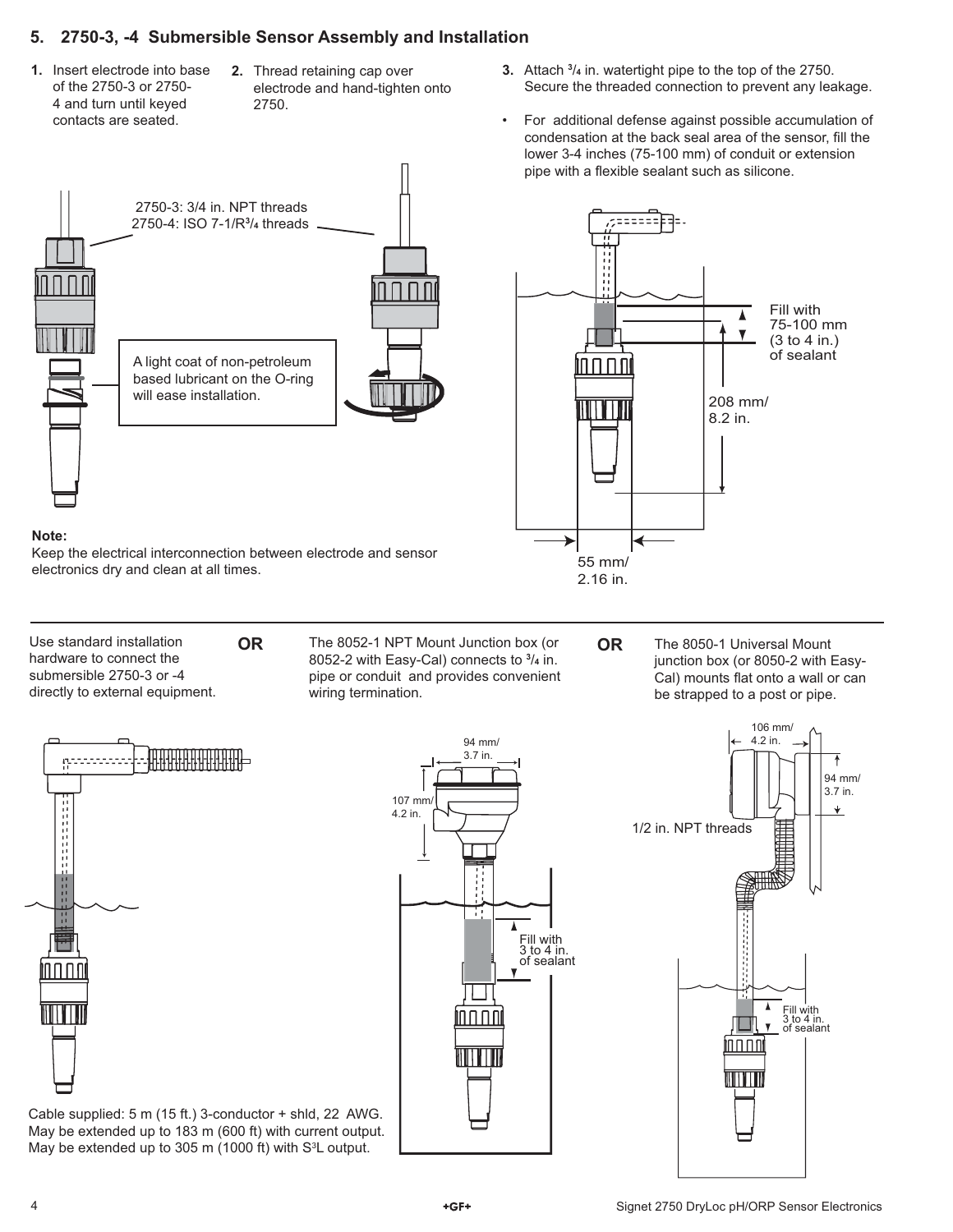# **6. Digital (S3 L) wiring**

- When the 2750 is powered with 5 VDC, the digital (S<sup>3</sup>L) serial data output is automatically selected.
- S<sup>3</sup>L data is used exclusively by Signet instruments.
- Remove approximately 10 mm (0.4 in.) of insulation and tin each conductor before inserting into connectors.



# **7. 4-20 mA Loop wiring**

- When the 2750 is powered with 12 to 24 VDC, the 4-20 mA loop output is automatically selected.
- Remove approximately 10 mm (0.4 in.) of insulation and tin each conductor before inserting into connectors.

#### **Current Loop with no junction box Current loop with Junction box**



- Connect the 2750 cable directly to a Loop device as shown.
- This configuration does not provide any calibration capability within the 2750 system. Periodic calibration must be performed at the external equipment.

#### • When the 2750 includes a terminal block, connect the 2750 terminals to the Loop device as shown.

If the 2750 includes the Easy-Cal accessory, use standard pH buffer values (pH 4, 7, or 10) to perform periodic calibration.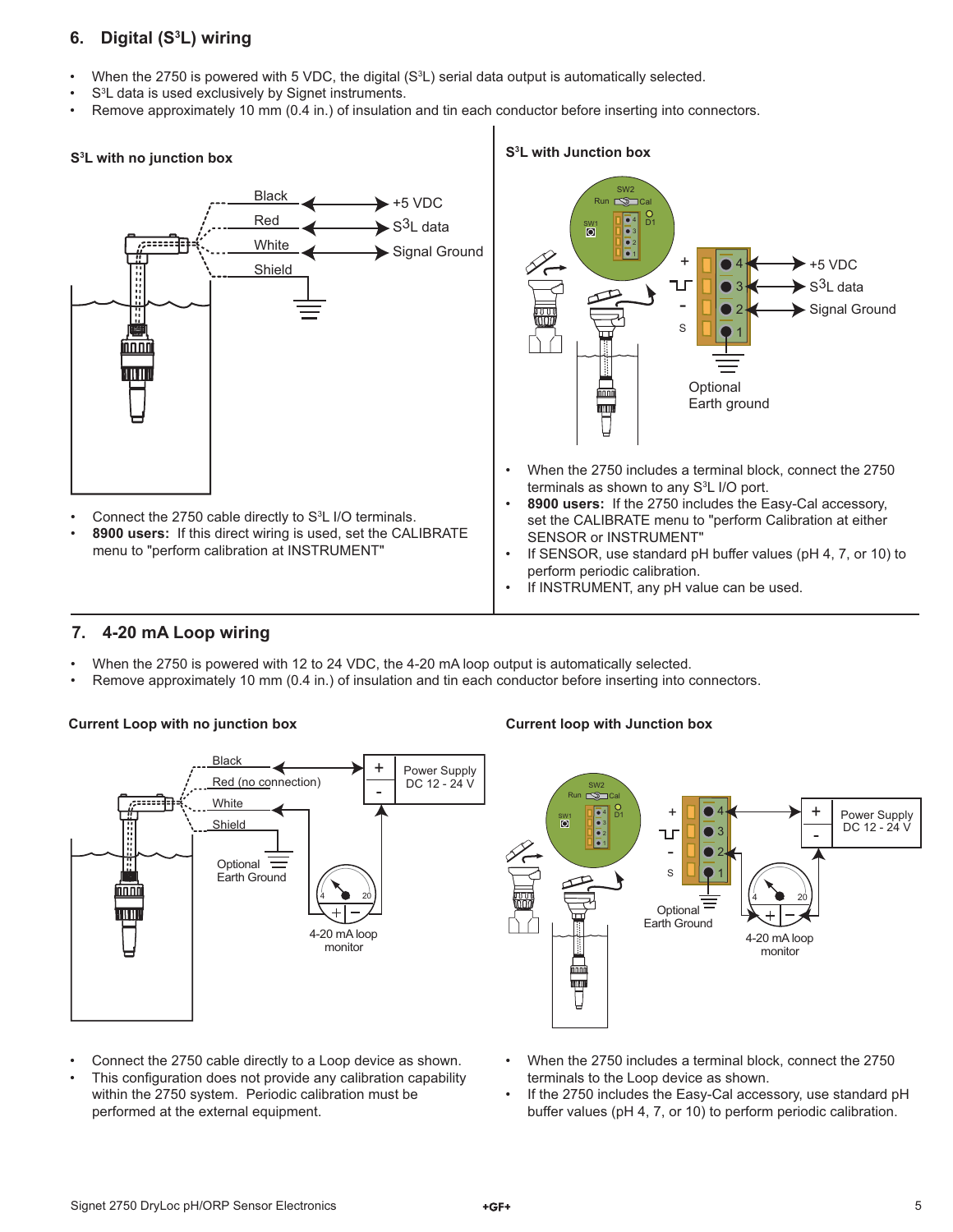# **8. Calibration**

All 2750 pH/ORP Sensor Electronics are factory-calibrated for maximum out-of-the-box accuracy. Periodic calibration is required to compensate for electrode aging.

The optional Easy-Cal feature allows calibration to be performed local to the sensor.



#### **Easy-Cal Procedure:**

The first step (Reset) is recommended each time an electrode is replaced, but is NOT necessary upon initial installation or periodic calibration. In fact, for periodic calibration it is best for the electrode/sensor assembly to remain intact to minimize the possibility of moisture or other contamination entering the electrical interconnection area. The electrode/sensor connection must remain dry and clean at all times.

- 1. Reset the 2750 pH/ORP Sensor to factory calibration: With no electrode connected to the Sensor, press and hold SW1 until the LED (D1) comes on steady then goes off again (approx. 10 seconds). When the LED goes off, release SW1; reset is complete.
- 2. Connect an electrode to the 2750 pH/ORP Sensor.
- **3. If S3 L output is being used, place SW2 in the "Cal" position. If 4-20 mA output is being used, SW2 position is of no consequence.**
- 4. Place the electrode/sensor assembly into a calibration solution as follows: (If the electrode is "healthy", then the 2750 will automatically recognize the solution. The order in which the solutions are used during the calibration procedure is of no consequence.)
	- For pH calibration, use any two of these international standards: pH 4.0, 7.0 or 10.0 buffer solutions. (Signet part number 3-0700.390 contains one capsule of each value)
	- To produce standards for ORP calibration, mix the chemical Quinhydrone into pH 7.0 and 4.0 buffers to saturation (1/8g per 50ml).
	- Regardless of the size of the container used for calibration, one inch of solution is adequate to completely submerge the tip of the electrode.
	- **Allow at least 30 seconds for the electrode response to stabilize before calibration.**
- 5. Press and hold SW1 for approximately 8 to 10 seconds. During this time, the LED (D1) will come on steady then go back off. Release SW1 (If the LED blinks several times rapidly, the calibration was not successful. See the troubleshooting section.)
- 6. Remove the electrode/sensor assembly from the first calibration solution, rinse the electrode with clean water, and place it in a second solution.
	- **Allow at least 30 seconds for the electrode response to stabilize before calibration.**
- 7. Press and hold SW1 for approximately 8 to 10 seconds. During this time, the LED will come on steady then go back off. Release SW1. (If the LED blinks several times rapidly, the calibration was not successful. See the troubleshooting section.)

#### 8. **For S3 L systems ONLY: Return SW2 to the RUN position.**

Calibration is complete. Return the system to service.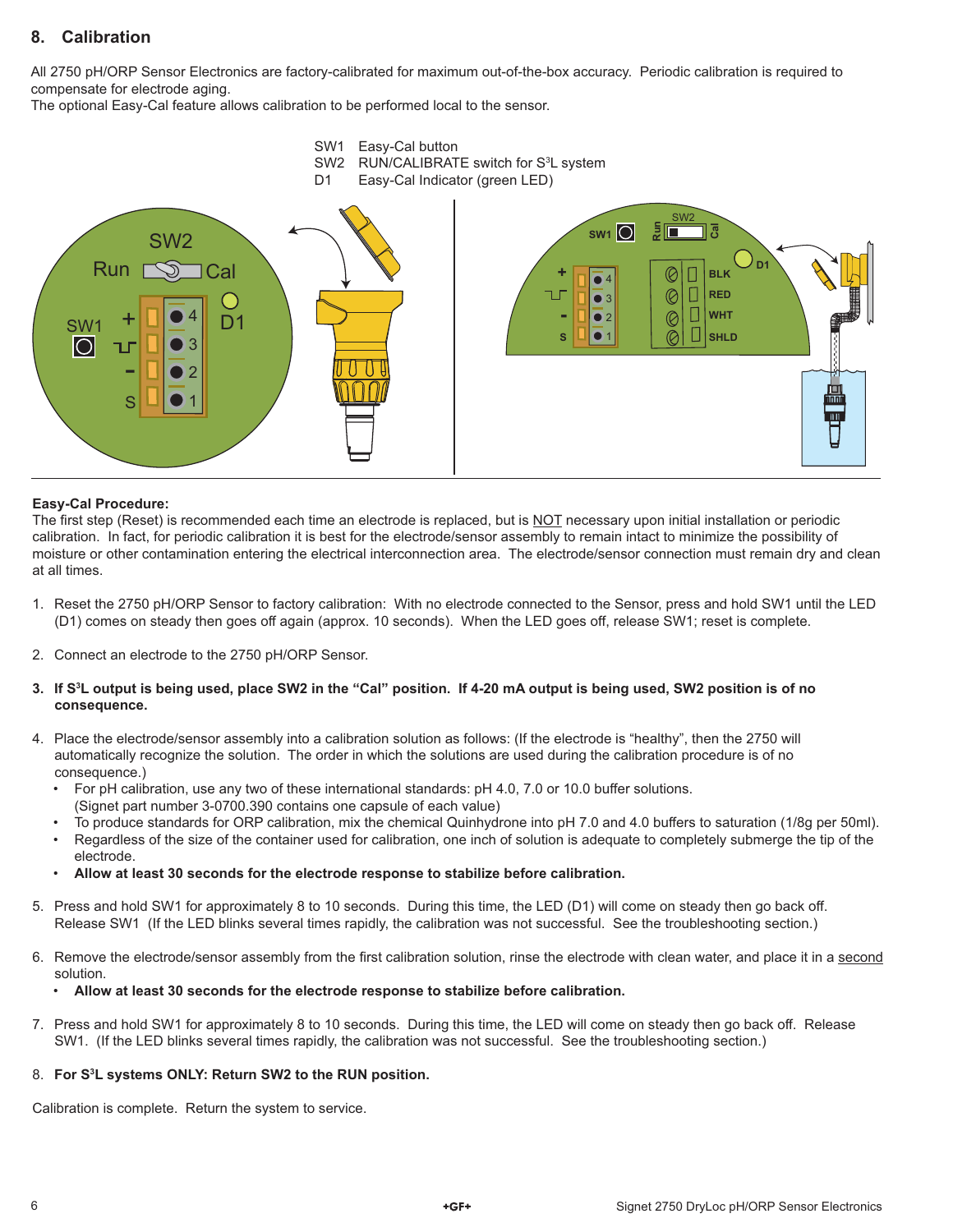# **9. Troubleshooting**

| <b>LED and Output</b><br><b>Condition</b>                                                                                | <b>Possible Causes</b>                                                                                                                | <b>Suggested Solutions</b>                                                                                                                                                                                                |
|--------------------------------------------------------------------------------------------------------------------------|---------------------------------------------------------------------------------------------------------------------------------------|---------------------------------------------------------------------------------------------------------------------------------------------------------------------------------------------------------------------------|
| <b>Current Out:</b><br>LED off, current output is 3.6 mA<br>$S^3L$ : Temp out is +999.9                                  | No electrode installed<br>Bad/dirty contacts between electrode<br>and 2750                                                            | Install electrode<br>$\bullet$<br>Check interconnection between electrode<br>and 2750, clean contacts                                                                                                                     |
| During Easy-Cal, the LED blinks<br>rapidly for 4 seconds and the<br>current output is frozen at a<br>random fixed value. | The buffer solution is outside of the<br>accepted tolerance for the 2750<br>The electrode is depleted $(> 1.1$ pH or<br>65 mV offset) | pH system: Use fresh 4 pH, 7 pH, or 10 pH<br>$\bullet$<br>buffer and restart the calibration.<br>ORP system: Use fresh 4pH and 7 pH buffer<br>$\bullet$<br>solution saturated with quinhydrone.<br>Replace the electrode. |
| After completing calibration<br>procedure, the output values are<br>inaccurate.                                          | Insufficient time allowed for electrode<br>stabilization during calibration.                                                          | Recalibrate, verify that test solutions are<br>$\bullet$<br>at room temperature and wait at least 30<br>seconds after placing electrode in solution<br>before pressing S1 EasyCal button.                                 |